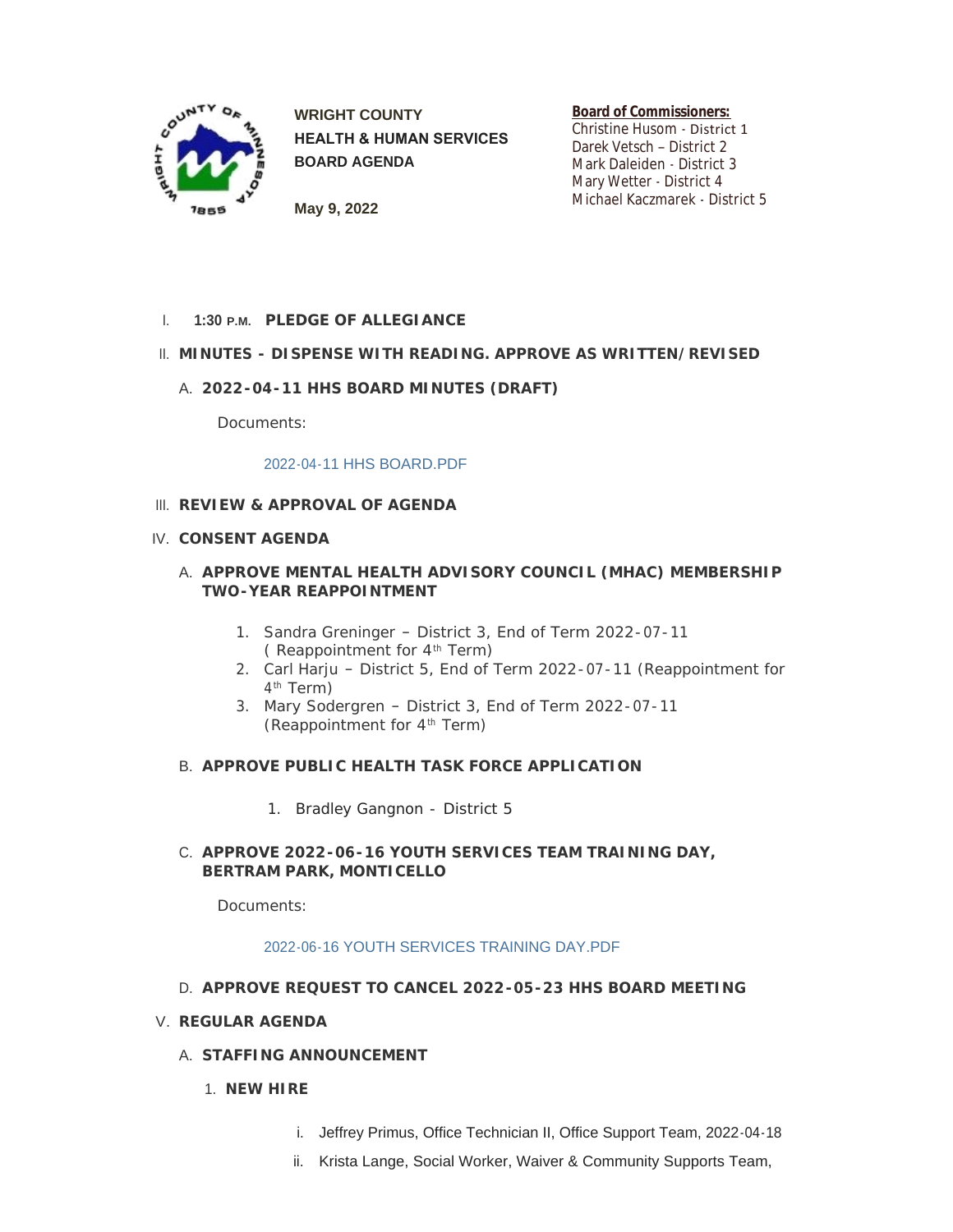2022-04-18

iii. Madison Langrehr, Social Worker, Waiver & Community Supports Team, 2022-04-18

ii. Krista Lange, Social Worker, Waiver & Community Supports Team,

- iv. Ashley Hibbison, Office Technician II, METS/Health Care Team, 2022- 05-09
- **EMPLOYEE OF THE MONTH JUNE** 2.

### **SOCIAL SERVICES/PUBLIC HEALTH/FINANCIAL SERVICES** B.

- **APPROVE RESOLUTIONS TO RECOMMEND COUNTY HEALTH PLANS** 1.
	- 1. HHS 22-02 Special Needs Basic Care (SNBC) a. ACTION:
	- 2. HHS 22-03 Seniors
		- a. ACTION:

Documents:

[RESOLUTION HHS 22-02 - SNBC.PDF](https://www.co.wright.mn.us/AgendaCenter/ViewFile/Item/10666?fileID=23102) [RESOLUTION HHS 22-03 - SENIORS.PDF](https://www.co.wright.mn.us/AgendaCenter/ViewFile/Item/10666?fileID=23101)

- **SET COMMITTEE OF THE WHOLE (COTW) MEETING FOR TRUANCY**  2. **DISCUSSION (MICHELLE MILLER, 2 MINUTES)** ACTION:
- **APPROVE REQUEST TO APPLY FOR CONTINUATION OF THE FAMILY**  3. **PLANNING SPECIAL PROJECTS GRANT [5-YEAR CYCLE] THROUGH MDH FOR PERIOD 2023-01-01 TO 2027-12-31 (SARAH GROSSHUESCH, 5 MINUTES)** ACTION:

Documents:

[PRESENTATION - FPSP GRANT APPLICATION TO HSB 2022.PDF](https://www.co.wright.mn.us/AgendaCenter/ViewFile/Item/10647?fileID=23104) [2022 FPSP GRANT APPLICATION.PDF](https://www.co.wright.mn.us/AgendaCenter/ViewFile/Item/10647?fileID=23090) [FPSP 2023-2027 BUDGET PACKET.PDF](https://www.co.wright.mn.us/AgendaCenter/ViewFile/Item/10647?fileID=23091) [WORKPLAN 7.2022 TO 12.2022.PDF](https://www.co.wright.mn.us/AgendaCenter/ViewFile/Item/10647?fileID=23092)

- **ENFORCEMENT OF PUBLIC NUISANCE ORDINANCE FOR 15908 GREER**  4. **AVENUE NW, CLEARWATER TOWNSHIP (SARAH GROSSHUESCH, 10 MINUTES)** ACTION:
- **INFORMATION: DIVERSITY, EQUITY & INCLUSION COMMITTEE;**  5. **EMPLOYEE RELATIONS COMMITTEE (JAMI GOODRUM, ANNA RADLOFF, JESSICA SHAUGHNESSY, 5 MINUTES)**
- **PRESENTATION: 2021 HHS ANNUAL REPORT (JAMI GOODRUM, 5**  6. **MINUTES)** [2021 HHS ANNUAL REPORT](https://www.co.wright.mn.us/DocumentCenter/View/25898/2021-HHS-Annual-Report)
- **ADMINISTRATION** C.